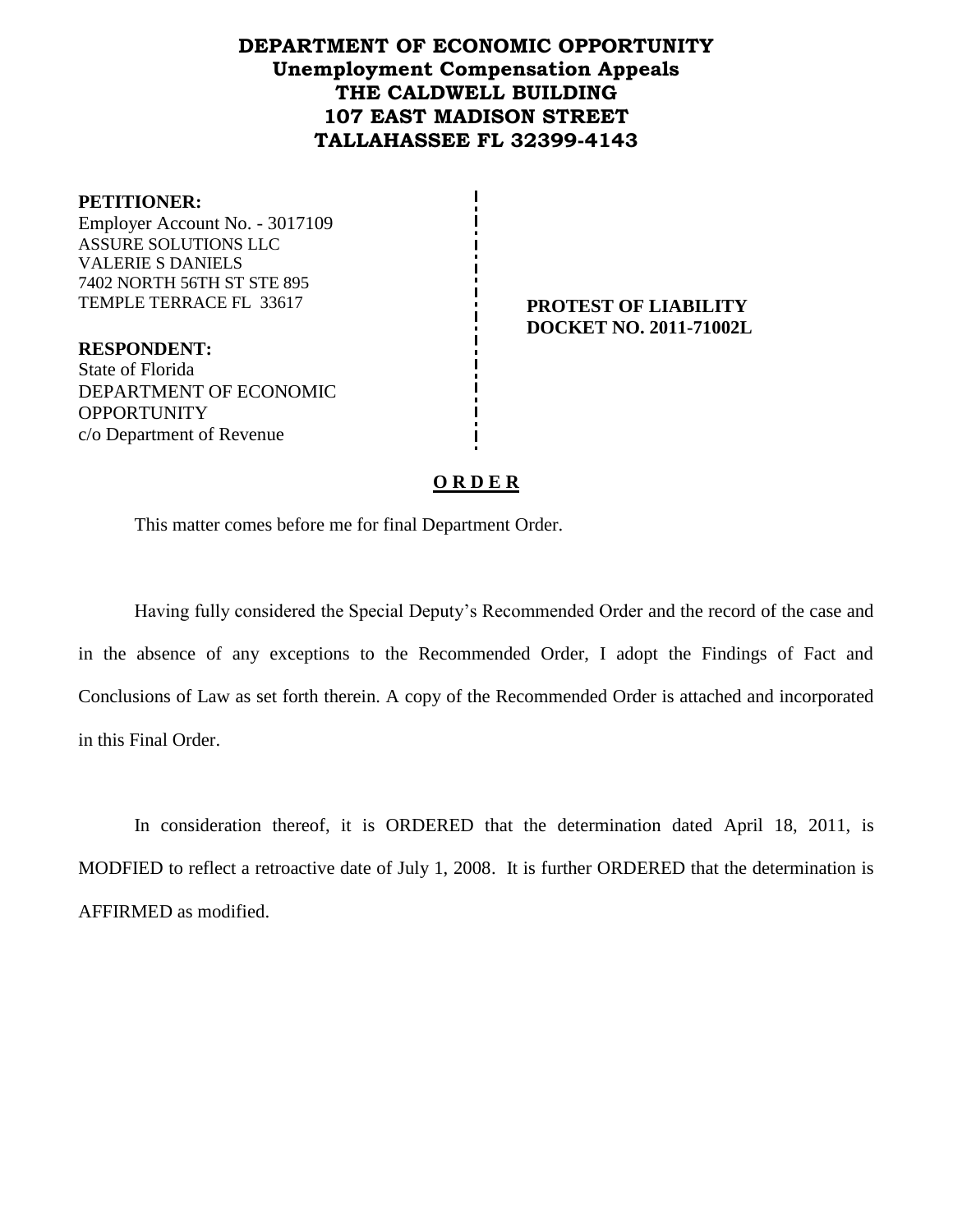#### **JUDICIAL REVIEW**

Any request for judicial review must be initiated within 30 days of the date the Order was filed. Judicial review is commenced by filing one copy of a *Notice of Appeal* with the DEPARTMENT OF ECONOMIC OPPORTUNITY at the address shown at the top of this *Order* and a second copy, with filing fees prescribed by law, with the appropriate District Court of Appeal. It is the responsibility of the party appealing to the Court to prepare a transcript of the record. If no court reporter was at the hearing, the transcript must be prepared from a copy of the Special Deputy's hearing recording, which may be requested from the Office of Appeals.

Cualquier solicitud para revisión judicial debe ser iniciada dentro de los 30 días a partir de la fecha en que la Orden fue registrada. La revisión judicial se comienza al registrar una copia de un *Aviso de Apelación* con la Agencia para la Innovación de la Fuerza Laboral [*DEPARTMENT OF ECONOMIC OPPORTUNITY]* en la dirección que aparece en la parte superior de este *Orden* y una segunda copia, con los honorarios de registro prescritos por la ley, con el Tribunal Distrital de Apelaciones pertinente. Es la responsabilidad de la parte apelando al tribunal la de preparar una transcripción del registro. Si en la audiencia no se encontraba ningún estenógrafo registrado en los tribunales, la transcripción debe ser preparada de una copia de la grabación de la audiencia del Delegado Especial [*Special Deputy*], la cual puede ser solicitada de la Oficina de Apelaciones.

Nenpòt demann pou yon revizyon jiridik fèt pou l kòmanse lan yon peryòd 30 jou apati de dat ke Lòd la te depoze a. Revizyon jiridik la kòmanse avèk depo yon kopi yon *Avi Dapèl* ki voye bay DEPARTMENT OF ECONOMIC OPPORTUNITY lan nan adrès ki parèt pi wo a, lan tèt *Lòd* sa a e yon dezyèm kopi, avèk frè depo ki preskri pa lalwa, bay Kou Dapèl Distrik apwopriye a. Se responsabilite pati k ap prezante apèl la bay Tribinal la pou l prepare yon kopi dosye a. Si pa te gen yon stenograf lan seyans lan, kopi a fèt pou l prepare apati de kopi anrejistreman seyans lan ke Adjwen Spesyal la te fè a, e ke w ka mande Biwo Dapèl la voye pou ou.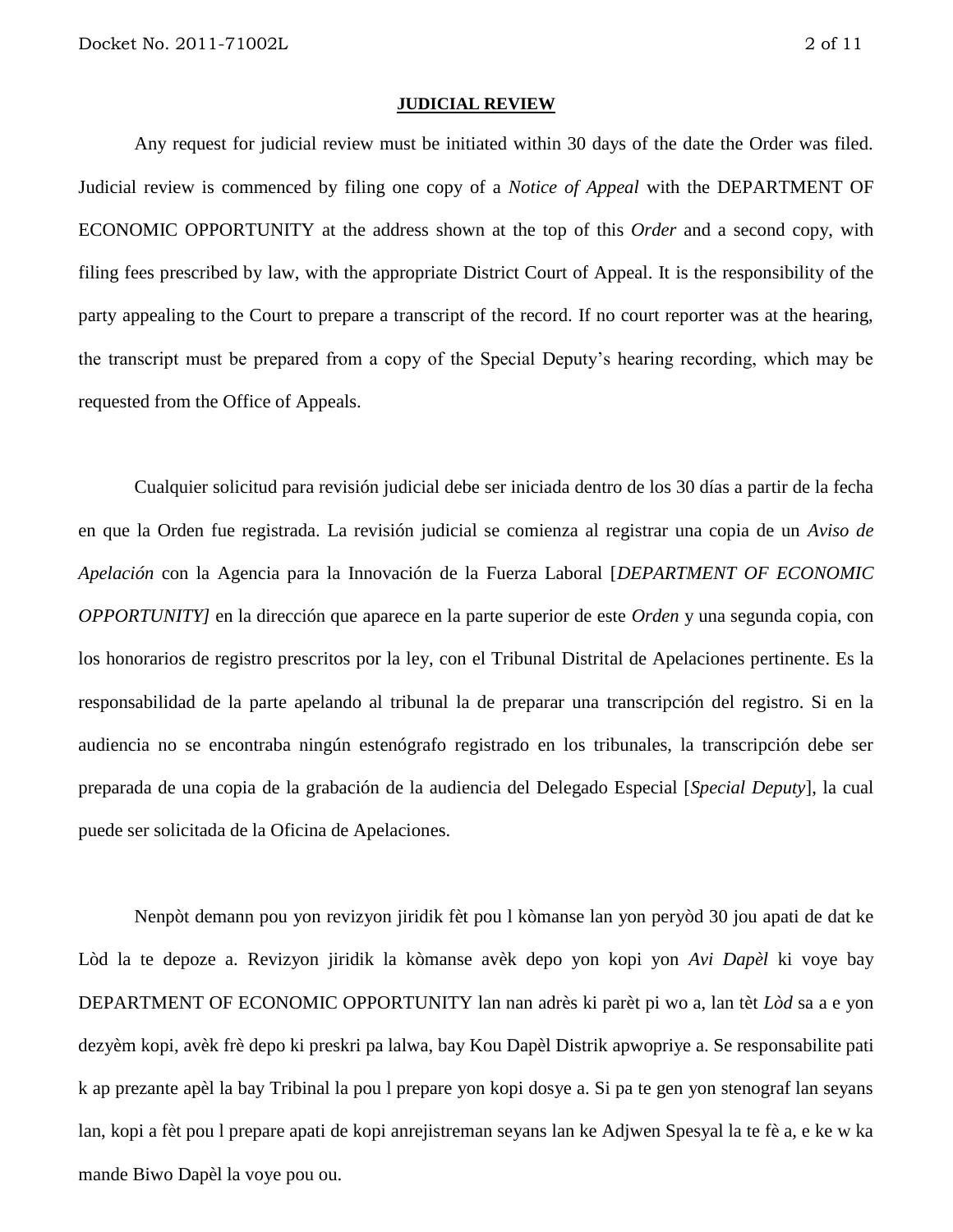DONE and ORDERED at Tallahassee, Florida, this day of **April, 2012**.



Altemese Smith, Assistant Director, Unemployment Compensation Services DEPARTMENT OF ECONOMIC OPPORTUNITY

FILED ON THIS DATE PURSUANT TO § 120.52, FLORIDA STATUTES, WITH THE DESIGNATED DEPARTMENT CLERK, RECEIPT OF WHICH IS HEREBY ACKNOWLEDGED.

Shener Barres \_\_\_\_\_\_\_\_\_\_\_\_\_\_\_\_\_\_\_\_\_\_\_\_\_\_\_\_ \_\_\_\_\_\_\_\_\_\_\_\_

DEPUTY CLERK DATE

#### **CERTIFICATE OF SERVICE**

**I HEREBY CERTIFY that true and correct copies of the foregoing Final Order have been furnished to the persons listed below in the manner described, on the \_\_\_\_\_\_\_ day of April, 2012**.

Shaner Barnes

SHANEDRA Y. BARNES, Special Deputy Clerk DEPARTMENT OF ECONOMIC OPPORTUNITY Unemployment Compensation Appeals 107 EAST MADISON STREET TALLAHASSEE FL 32399-4143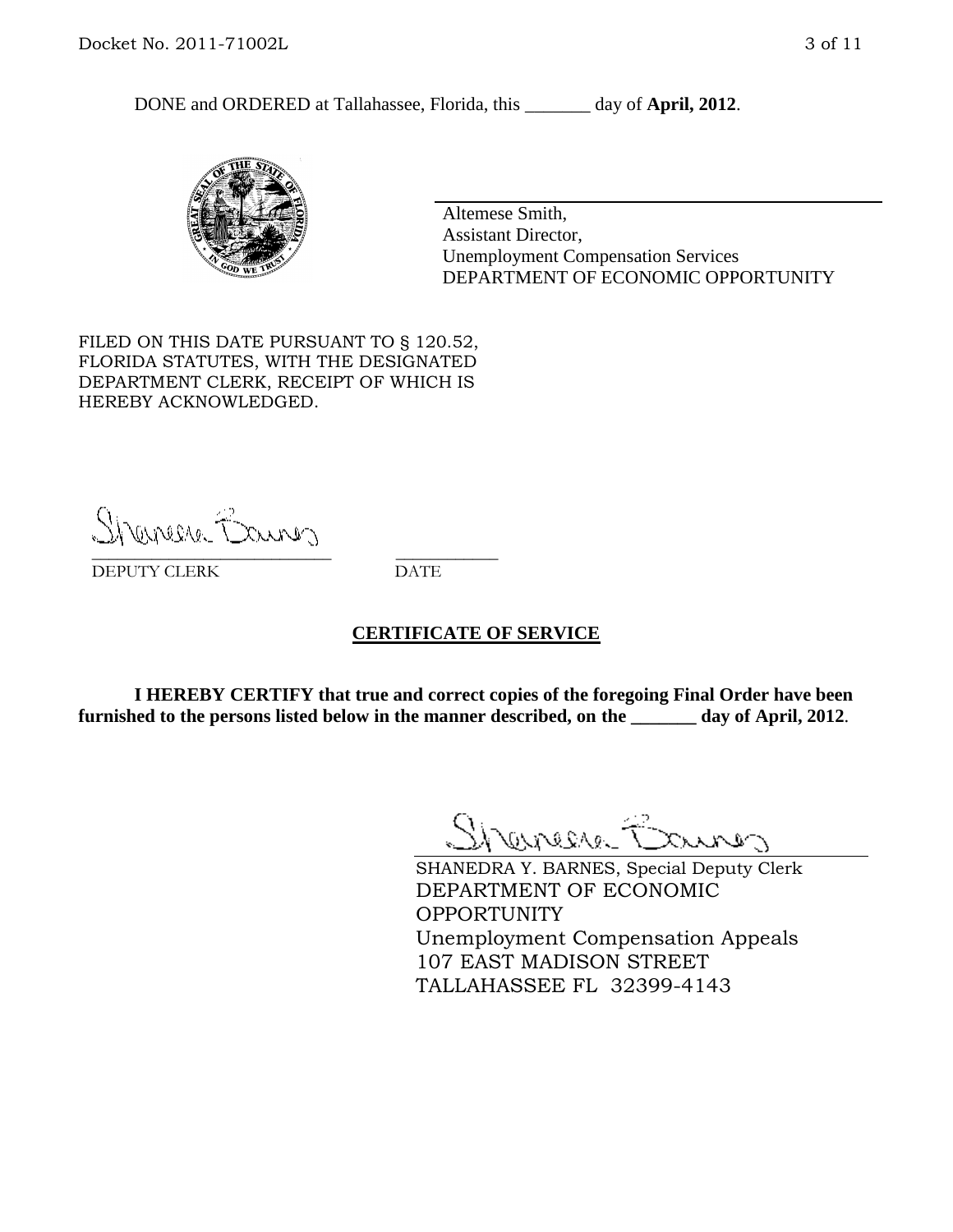By U.S. Mail:

ASSURE SOLUTIONS LLC VALERIE S DANIELS 7402 NORTH 56TH ST STE 895 TEMPLE TERRACE FL 33617

SHARII L YOUNG 8510 N TEMPLE AVE TAMPA FL 33617

BONITA M RIGGENS 669 1ST AVENUE NORTH ST PETERSBURG FL 33701

State of Florida DEPARTMENT OF ECONOMIC OPPORTUNITY c/o Department of Revenue

DEPARTMENT OF REVENUE ATTN: VANDA RAGANS - CCOC #1 4624 5050 WEST TENNESSEE STREET TALLAHASSEE FL 32399

DOR BLOCKED CLAIMS UNIT ATTENTION MYRA TAYLOR P O BOX 6417 TALLAHASSEE FL 32314-6417

JEFFERY L PATENAUDE 201 N FRANKLIN ST STE 1600 TAMPA FL 33602

JEFFERY L PATENAUDE PO BOX 639 TAMPA FL 33601-0639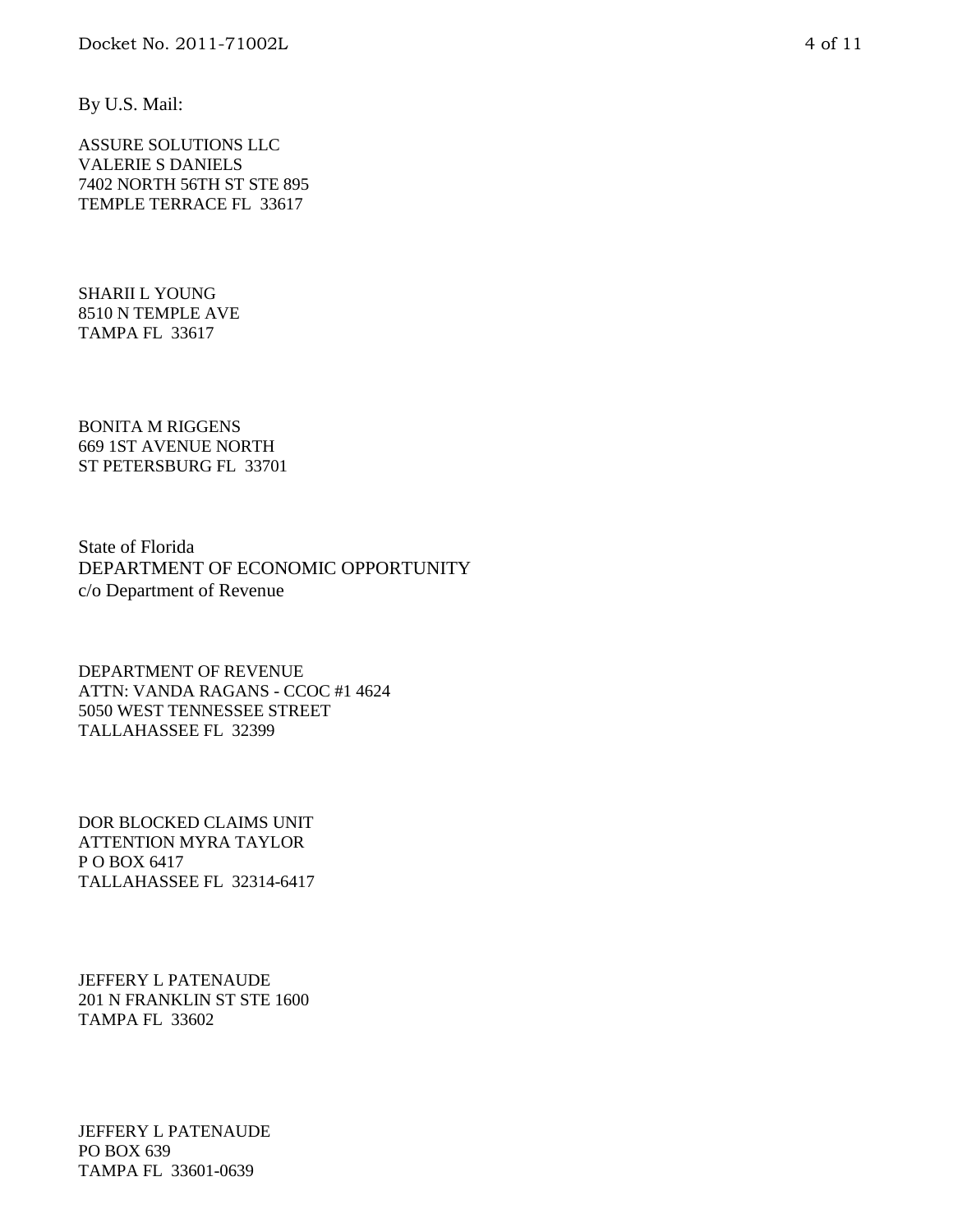## **DEPARTMENT OF ECONOMIC OPPORTUNITY Unemployment Compensation Appeals**

MSC 344 CALDWELL BUILDING 107 EAST MADISON STREET TALLAHASSEE FL 32399-4143

#### **PETITIONER:**

Employer Account No. - 3017109 ASSURE SOLUTIONS LLC ATTN: VALERIE DANIELS 10420 N MCKINNEY DRIVE APT 1902 TAMPA FL 33612-6423

> **PROTEST OF LIABILITY DOCKET NO. 2011-71002L**

#### **RESPONDENT:**

State of Florida DEPARTMENT OF ECONOMIC **OPPORTUNITY** c/o Department of Revenue

## **RECOMMENDED ORDER OF SPECIAL DEPUTY**

## TO: Deputy Director, Director, Unemployment Compensation Services DEPARTMENT OF ECONOMIC OPPORTUNITY

This matter comes before the undersigned Special Deputy pursuant to the Petitioner's protest of the Respondent's determination dated April 18, 2011.

After due notice to the parties, a telephone hearing was held on October 14, 2011. The Petitioner was represented by its attorney. The Petitioner's owner/operator testified as a witness. A supported living coach testified as a witness for the Petitioner. The Respondent, represented by a Department of Revenue Tax Specialist II, appeared and testified. The Joined Party was represented by her attorney. The Joined Party appeared and testified. A supported living coach testified as a witness for the Joined Party.

The record of the case, including the recording of the hearing and any exhibits submitted in evidence, is herewith transmitted. Proposed Findings of Fact and Conclusions of Law were not received.

#### **Issue:**

Whether services performed for the Petitioner by the Joined Party constitute insured employment, and if so, the effective date of liability, pursuant to Section 443.036(19), 443.036(21); 443.1216, Florida **Statutes.** 

#### **Findings of Fact:**

1. The Petitioner, Assure Solutions LLC, is a limited liability company that was formed in 2008 and began operations in approximately June 2008. The Petitioner contracted with the Agency for Persons with Disabilities to provide in home support services for clients of the Agency for Persons with Disabilities. The Petitioner has never had any worker that it acknowledges to be an employee.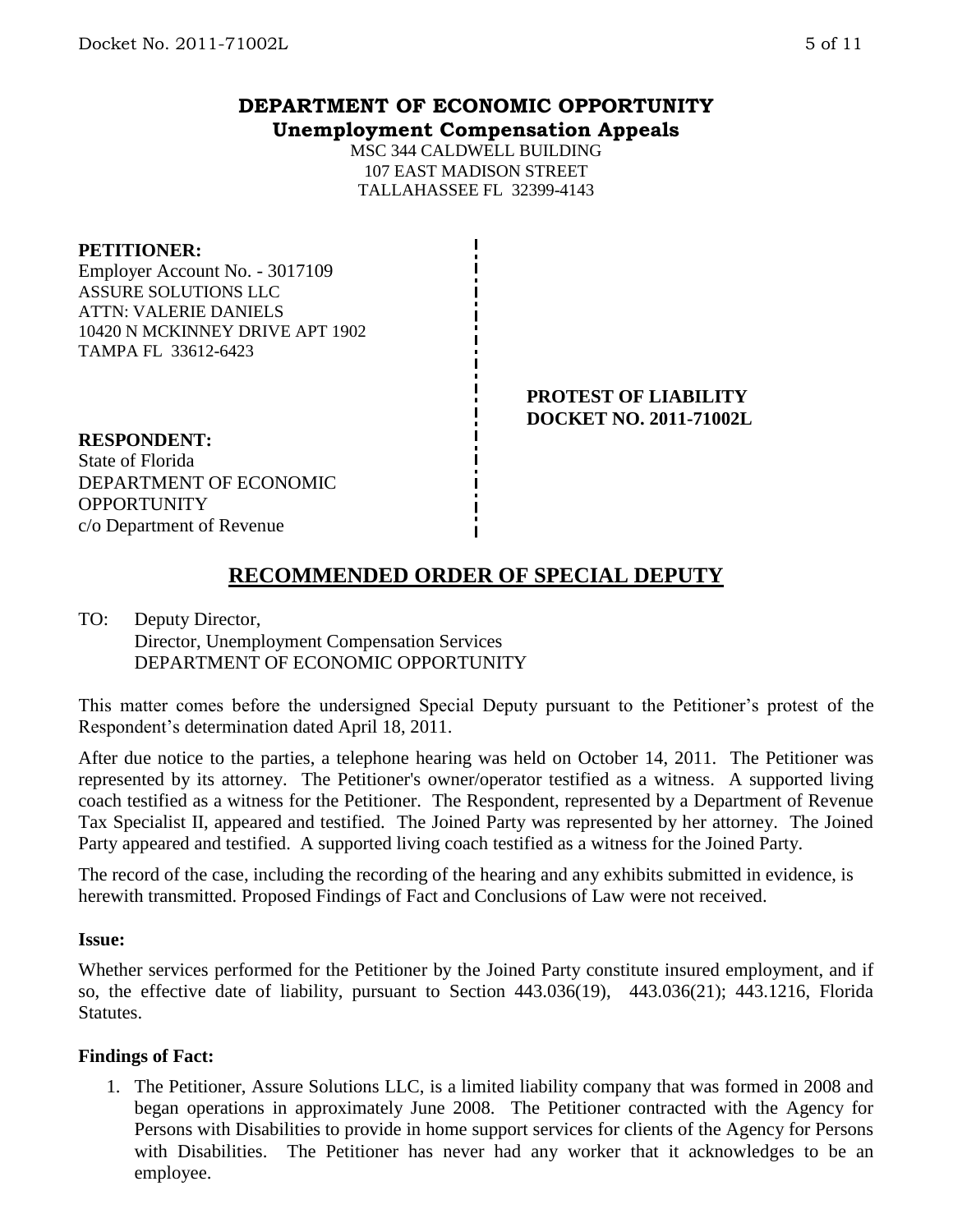- 2. The Joined Party is an individual who was employed prior to June 2008 as a residential manager for a company that operates group homes. The Petitioner's owner/operator knew the Joined Party through family connections and solicited the Joined Party to help start the Petitioner's business, to provide services as a supported living coach, and to provide in home support for disabled individuals. The Joined Party had never previously worked as a supported living coach and had never previously provided in-home support for disabled individuals. The Joined Party was required to give a one month notice to her employer and during that month the Joined Party obtained required training from the Agency for Persons with Disabilities so that she could perform in home support services for the Petitioner. The Joined Party was not required to pay for the training.
- 3. The Joined Party began performing services for the Petitioner during the latter part of June or early July 2008. There was no written agreement or contract between the Petitioner and the Joined Party. The verbal agreement was that the Joined Party would assist the Petitioner's owner by running errands, making calls, organizing the staff, and working with the clients. The Petitioner received a fee, the amount of which was determined by the Agency for Persons with Disabilities, for providing in home services for the clients assigned to the Petitioner. Some of those fees were based on an hourly amount and some of the fees were based on a daily rate. The Petitioner offered to pay the Joined Party a percentage of the fees for in home services performed, amounting to \$9 per hour, and \$10 per hour for other services performed for the Petitioner by the Joined Party. The Joined Party accepted the offer of work. The Petitioner advised the Joined Party that it was a full time position. There was no agreement concerning whether the Joined Party would perform the services as an employee or as an independent contractor. The Joined Party believed that she was hired to be the Petitioner's employee.
- 4. The Petitioner's owner informed the Joined Party that she had listed the Joined Party on paperwork filed with the Agency for Persons with Disabilities as the Petitioner's Chief Operating Officer and as the Petitioner's Administrator. The owner introduced the Joined Party to other individuals as the Chief Operating Officer of the company. The Petitioner gave the Joined Party the job title of Operations Manager.
- 5. The Petitioner told the Joined Party that the Joined Party was required to be in the office from 9 AM until 5 PM, Monday through Friday, unless the Joined Party was in the field performing inhome support services or services as a supported living coach for clients. The Joined Party was required to complete and submit a timesheet showing the times that she reported for work each day and the times that she left work each day. The Joined Party was required to be on-call seven days per week, twenty-four hours per day.
- 6. The Joined Party did not have any investment in the Petitioner's business or any other business. The Joined Party did not have an occupational license and did not offer services to the general public. The Joined Party was required to personally perform the services for the Petitioner and was not allowed to hire others to perform the services for her. The Petitioner provided business cards to the Joined Party containing only the Petitioner's name, logo, and telephone number.
- 7. The Petitioner did not pay the Joined Party for the work which the Joined Party had performed beginning during the latter part of June 2008 until September 2008. At that time the Joined Party realized that the Petitioner had not withheld any payroll taxes from the pay.
- 8. On December 29, 2008, the Petitioner presented the Joined Party with an untitled document for her signature. That document states "The undersigned, as a self-employed person, working under sub-contract labor, does hereby accept the responsibility of paying all taxes due to the Internal Revenue Service and acquiring the appropriate insurance needed for this sub-contract job. The undersigned (sic) agrees not to solicit any of this companies (sic) customers for any related services or to use this association as a means to draw any of the clientele away from said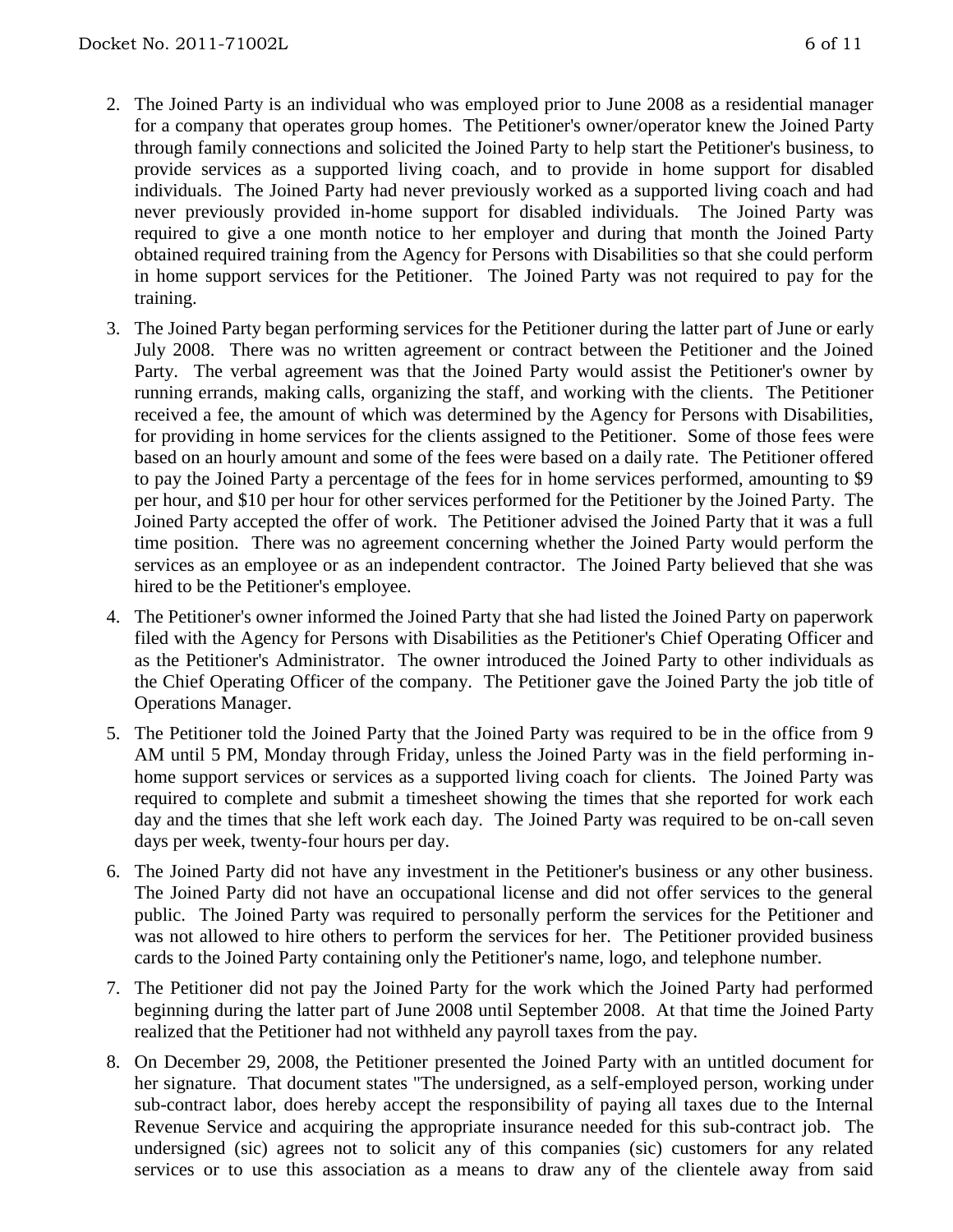company." The Joined Party signed the document even though she did not believe that she was self employed. The Joined Party was not provided an option to perform services as an employee of the Petitioner.

- 9. The Petitioner reported the payments made to the Joined Party during 2008 on Form 1099-MISC as nonemployee compensation. The amount of the reported compensation received by the Joined Party during 2008 was \$6,735.00, approximately one-half of which was received by the Joined Party during the third quarter and approximately one-half of which was received by the Joined Party during the fourth quarter 2008.
- 10. The Joined Party's duties consisted of providing orientation and training to staff members on core assurances, how to complete monthly summaries, providing training to the office manager to help the office manager understand how paperwork was generated and what the paperwork was for, supervising the supported living coaches, coordinating the monthly behavior summaries by making sure the summaries were submitted on time and that they were accurate and complete, reviewing all documentation submitted for each client, answering the telephone, filling in for staff members who were absent, as well as providing in-home support and supported living coach duties for two clients assigned to the Joined Party by the Petitioner. Although the Joined Party did interview applicants to fill vacant positions with the Petitioner and offered recommendations to the Petitioner, only the Petitioner had the authority to hire new staff members. The Joined Party was required to personally perform the Joined Party's assigned duties.
- 11. The Joined Party worked an average of approximately fifty to sixty hours per week for the Petitioner. The Joined Party did not believe that she had the right to work for a competitor of the Petitioner. Even if she had been allowed to work for a competitor she would not have been able to do so because of the number of hours she was required to work for the Petitioner.
- 12. The Petitioner provided the Joined Party with an office containing a desk, computer, and telephone. The Petitioner provided all supplies including paper and pens and a notebook. The Petitioner provided the Joined Party with business cards listing the Petitioner's name, logo, and telephone number. There was a blank space on the business card so that the Joined Party could write her name on the cards. The Joined Party used her personal cell phone and personal automobile for business purposes. The Petitioner did not reimburse the Joined Party for the use of the cell phone or automobile.
- 13. The Joined Party voluntarily left her position with the Petitioner in March 2009 to accept employment with an assisted living facility. The Joined Party returned to work for the Petitioner in August 2010. At the time of rehire the Petitioner told the Joined Party that, initially, the Joined Party would perform mostly in-home support and supported living coach duties with the remainder of the time working in the Petitioner's office helping with office work. The Petitioner would pay the Joined Party a flat rate per week, \$200 and in December the Petitioner would increase the flat rate to \$300.
- 14. When the Joined Party returned to work for the Petitioner in August 2010, the Joined Party was required to sign an *Independent Contractor's Agreement.* The Agreement states that the Agreement is a summary of the arrangements which were discussed and that the Joined Party is retained to perform services "as an independent contractor to provide caregiving services to person (sic) with disabilities. As an independent contractor, you are responsible for providing safety and professional care to our clients. You are required to follow the client(s) Support Plans, specific to their goals, and work within the policies and procedures discussed including reporting to work on time and completing clients (sic) service logs daily and your timesheets. Any taxes, FICA, or other deductions which we are legally required to make from the pay of regular employees **will not be withheld from your payments**. As an independent contractor, you will not be entitled to any fringe benefits that would be offered to regular employees including unemployment insurance,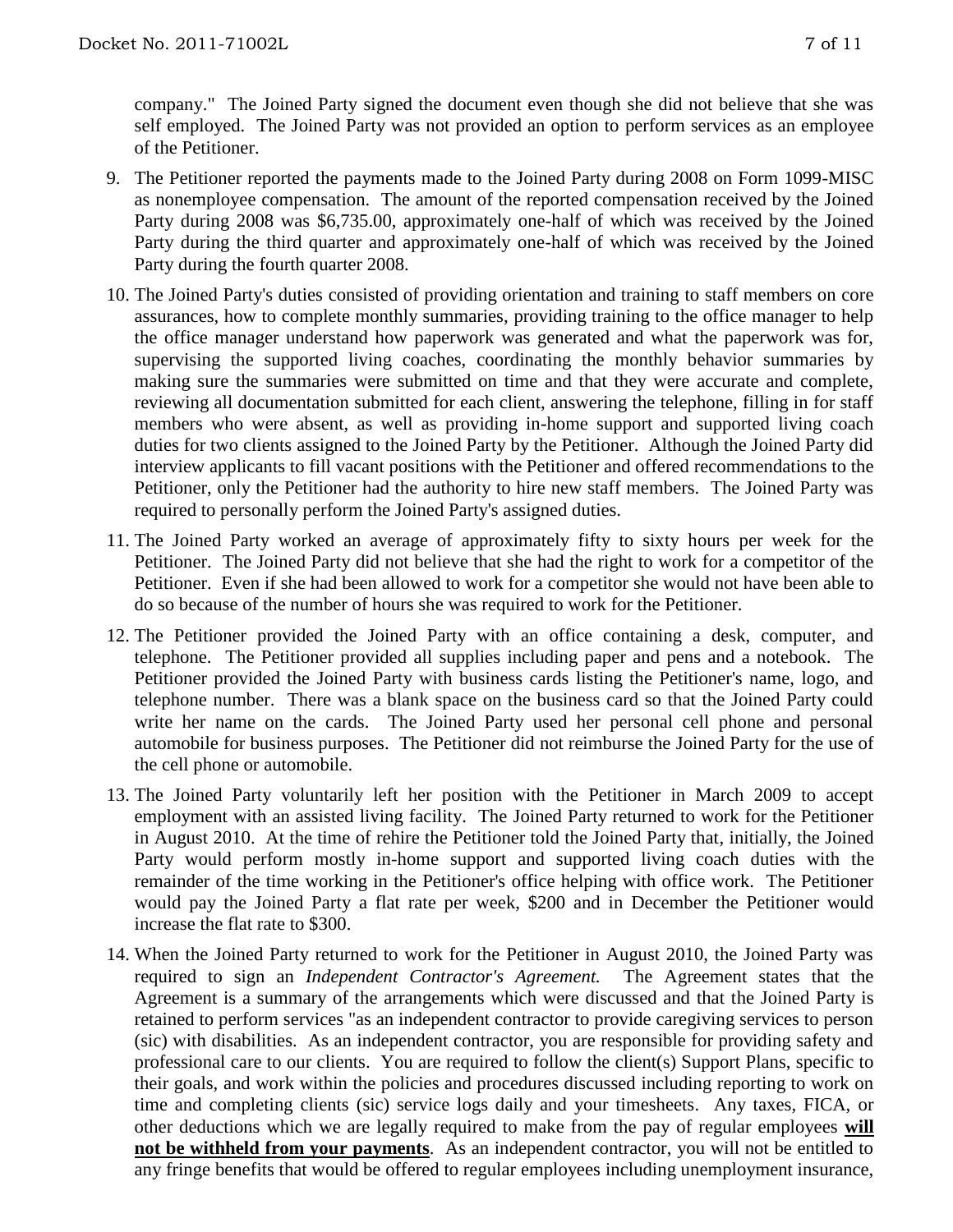medical insurance, pension plans, and other benefits. You are responsible for filing your own taxes at the end of each year of employment with Assure Solutions. You will be sent a 1099 tax form to the address on file." The Joined Party signed the Agreement on August 16, 2010. The Joined Party believed that if she did not sign the Agreement she would not be allowed to return to work for the Petitioner.

- 15. Approximately two months after the Joined Party returned to work for the Petitioner, the Petitioner reinstated the Joined Party to the position of Operations Manager. As Operations Manager the Joined Party was required to be in the office during regular business hours unless the Joined Party was in the field working with clients. On occasions that the Petitioner was out of the office on payday the Joined Party was required to write the pay checks for the staff members and to distribute the paychecks. The Petitioner provided the Joined Party with a list of the staff members and the amount that each member was to be paid. The Joined Party did not have the authority to sign the checks but the Petitioner provided the Joined Party with a signature stamp and authorized the Joined Party to use the signature stamp.
- 16. Although the Joined Party was paid a flat rate each week, the Joined Party was still required to complete a timesheet showing the starting and ending times for each day.
- 17. On one occasion the Petitioner was audited by the Agency for Persons with Disabilities. The Joined Party spent additional time making sure that the Petitioner got a good grade on the audit. As a result the Petitioner paid additional cash to the Joined Party. The Petitioner also paid additional cash to the Joined Party when the Joined Party prepared the paychecks for the staff members.
- 18. The Joined Party believed that she had the right to decline to accept any client assignment, however, she never declined to accept any client assignment. On occasion, the Petitioner issued verbal warnings to the Joined Party. On one occasion Petitioner issued a written warning and suspended the Joined Party for three days.
- 19. Either party had the right to terminate the relationship at any time without incurring liability for breach of contract. The Agreement was terminated in February 2011.
- 20. The Joined Party filed a claim for unemployment compensation benefits effective February 6, 2011, and established a base period from October 1, 2009, through September 30, 2010. When the Joined Party did not receive credit for her earnings from the Petitioner during the base period of the claim a *Request for Reconsideration of Monetary Determination* was filed and an investigation was assigned to the Department of Revenue to determine if the Joined Party performed services as an employee or as an independent contractor. On April 18, 2011, the Department of Revenue issued a determination holding that the services performed for the Petitioner by the Joined Party constitute employment retroactive to January 1, 2010. The Petitioner filed a timely protest on April 18, 2011.

## **Conclusions of Law:**

- 21. The issue in this case, whether services performed for the Petitioner by the Joined Party constitute employment subject to the Florida Unemployment Compensation Law, is governed by Chapter 443, Florida Statutes. Section 443.1216(1)(a)2., Florida Statutes, provides that employment subject to the chapter includes service performed by individuals under the usual common law rules applicable in determining an employer-employee relationship.
- 22. The Supreme Court of the United States held that the term "usual common law rules" is to be used in a generic sense to mean the "standards developed by the courts through the years of adjudication." United States v. W.M. Webb, Inc., 397 U.S. 179 (1970).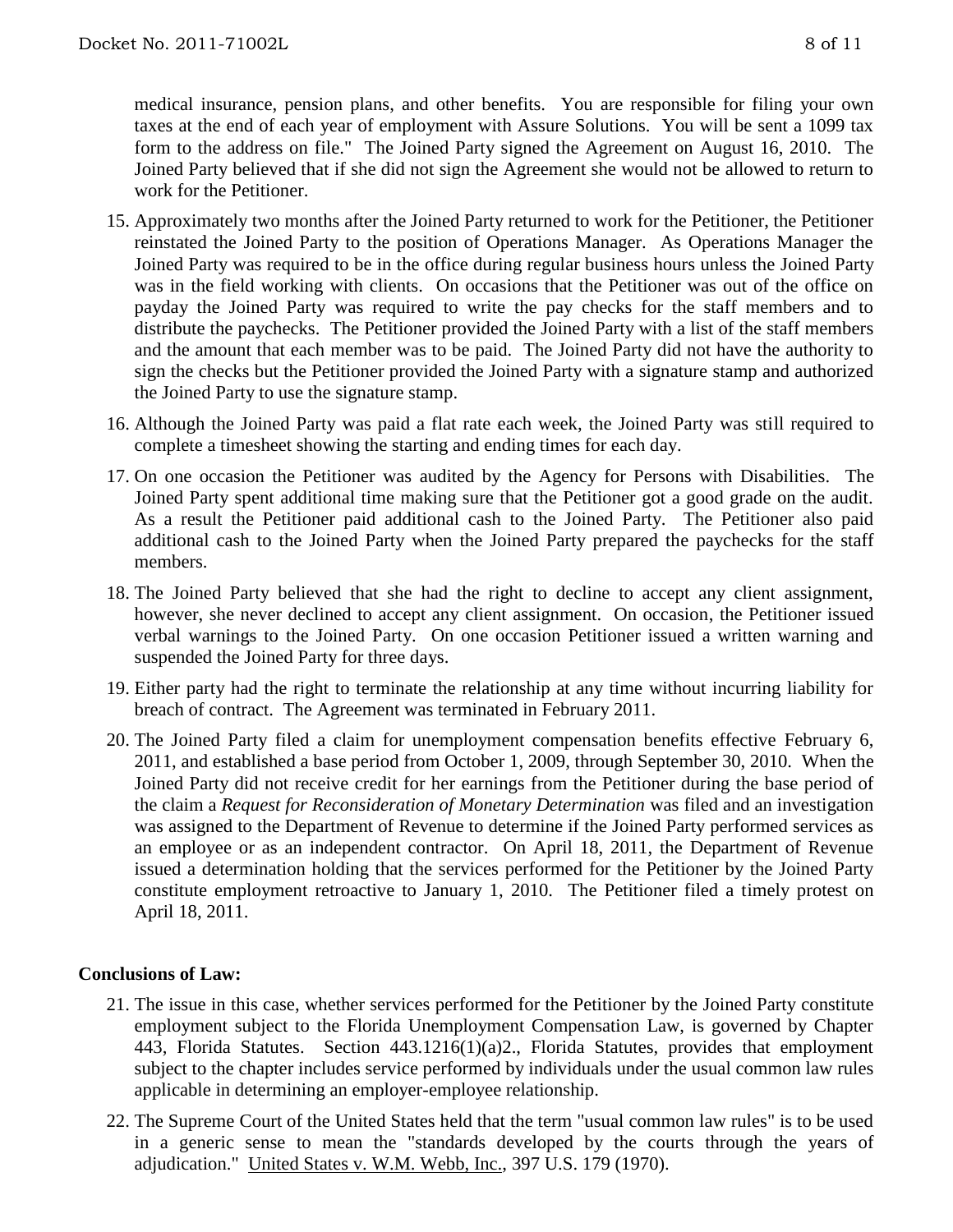- 23. The Supreme Court of Florida adopted and approved the tests in 1 Restatement of Law, Agency 2d Section 220 (1958), for use to determine if an employment relationship exists. See Cantor v. Cochran, 184 So.2d 173 (Fla. 1966); Miami Herald Publishing Co. v. Kendall, 88 So.2d 276 (Fla. 1956); Magarian v. Southern Fruit Distributors, 1 So.2d 858 (Fla. 1941); see also Kane Furniture Corp. v. R. Miranda, 506 So.2d 1061 (Fla. 2d DCA 1987). In Brayshaw v. Agency for Workforce Innovation, et al; 58 So.3d 301 (Fla. 1st DCA 2011) the court stated that the statute does not refer to other rules or factors for determining the employment relationship and, therefore, the Agency is limited to applying only Florida common law in determining the nature of an employment relationship.
- 24. Restatement of Law is a publication, prepared under the auspices of the American Law Institute, which explains the meaning of the law with regard to various court rulings. The Restatement sets forth a nonexclusive list of factors that are to be considered when judging whether a relationship is an employment relationship or an independent contractor relationship.
- 25. 1 Restatement of Law, Agency 2d Section 220 (1958) provides:
	- (1) A servant is a person employed to perform services for another and who, in the performance of the services, is subject to the other's control or right of control.
	- (2) The following matters of fact, among others, are to be considered:
		- (a) the extent of control which, by the agreement, the business may exercise over the details of the work;
		- (b) whether or not the one employed is engaged in a distinct occupation or business;
		- (c) the kind of occupation, with reference to whether, in the locality, the work is usually done under the direction of the employer or by a specialist without supervision;
		- (d) the skill required in the particular occupation;
		- (e) whether the employer or the worker supplies the instrumentalities, tools, and the place of work for the person doing the work;
		- (f) the length of time for which the person is employed;
		- $(g)$  the method of payment, whether by the time or by the job;
		- (h) whether or not the work is a part of the regular business of the employer;
		- (i) whether or not the parties believe they are creating the relation of master and servant;
		- (j) whether the principal is or is not in business.
- 26. Comments in the Restatement explain that the word "servant" does not exclusively connote manual labor, and the word "employee" has largely replaced "servant" in statutes dealing with various aspects of the working relationship between two parties.
- 27. In Department of Health and Rehabilitative Services v. Department of Labor & Employment Security, 472 So.2d 1284 (Fla. 1<sup>st</sup> DCA 1985) the court confirmed that the factors listed in the Restatement are the proper factors to be considered in determining whether an employer-employee relationship exists. However, in citing La Grande v. B&L Services, Inc., 432 So.2d 1364, 1366 (Fla. 1st DCA 1983), the court acknowledged that the question of whether a person is properly classified an employee or an independent contractor often can not be answered by reference to "hard and fast" rules, but rather must be addressed on a case-by-case basis.
- 28. The evidence reveals that there was no initial agreement between the parties when the Joined Party began performing services in June 2008 other than the Petitioner would pay the Joined Party an hourly wage for work performed. It was not until two or three months later, when the Joined Party received payment for back wages, that the Joined Party learned that the Petitioner had not withheld payroll taxes. On December 29, 2008, the Joined Party was required to sign a document stating that the Joined Party accepted the responsibility of paying her own taxes to the Internal Revenue Service. When the Joined Party returned to work in August 2010 the Joined Party was required to sign the *Independent Contractor's Agreement* which specifies that the Joined Party is classified as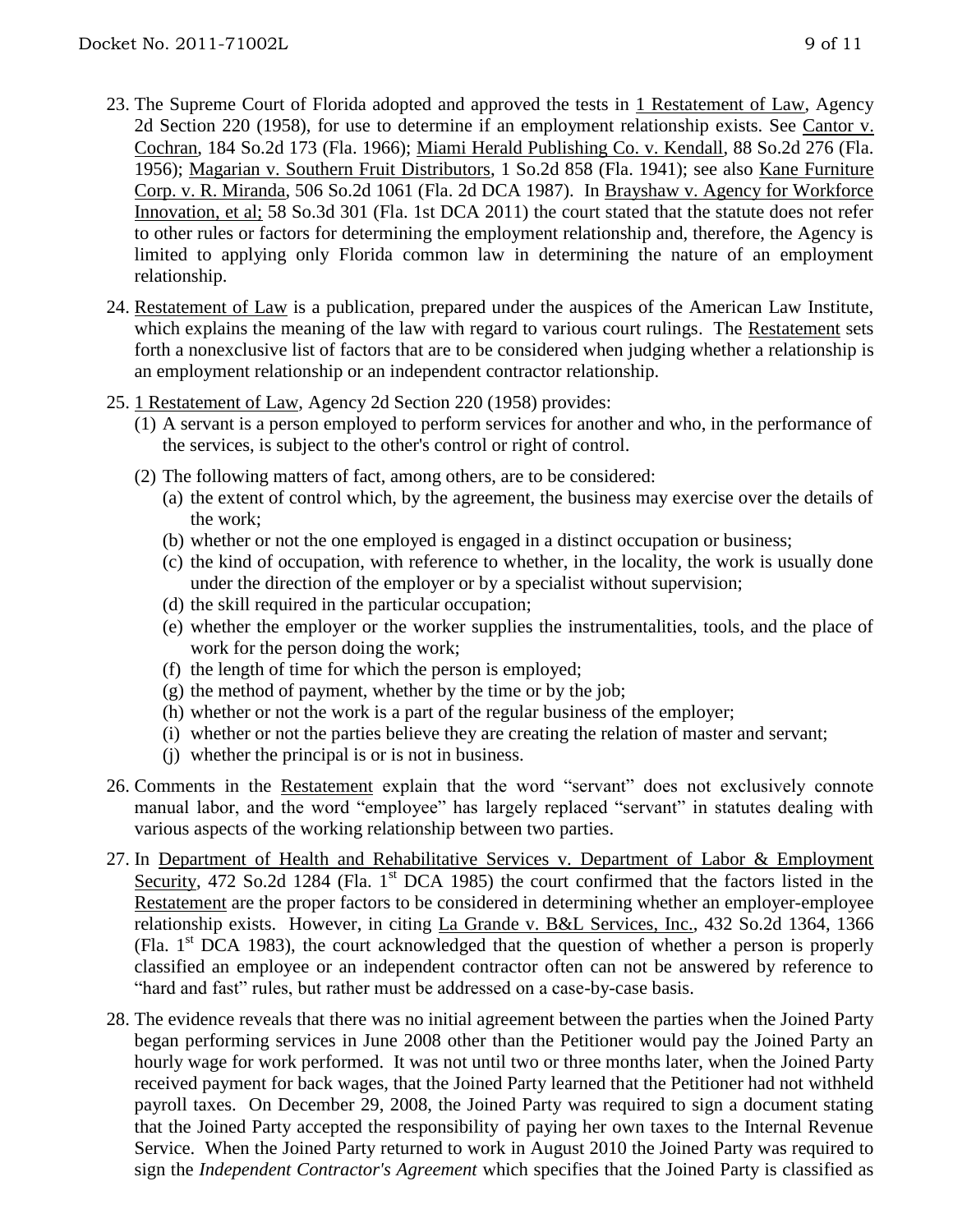an independent contractor and is responsible for payment of her own taxes. None of these documents set forth the terms and conditions of the actual working relationship.

- 29. The Florida Supreme Court held that in determining the status of a working relationship, the agreement between the parties should be examined if there is one. The agreement should be honored, unless other provisions of the agreement, or the actual practice of the parties, demonstrate that the agreement is not a valid indicator of the status of the working relationship. Keith v. News & Sun Sentinel Co., 667 So.2d 167 (Fla. 1995). In Justice v. Belford Trucking Company, Inc., 272 So.2d 131 (Fla. 1972), a case involving an independent contractor agreement which specified that the worker was not to be considered the employee of the employing unit at any time, under any circumstances, or for any purpose, the Florida Supreme Court commented "while the obvious purpose to be accomplished by this document was to evince an independent contractor status, such status depends not on the statements of the parties but upon all the circumstances of their dealings with each other."
- 30. The Petitioner's business is to provide in home support for clients through the Petitioner's contract with the Agency for Persons with Disabilities. The work performed by the Joined party was not separate and distinct from the Petitioner's business but was an integral and necessary part of the Petitioner's business. The Joined Party did not have an occupational license to operate a separate business, did not have any investment in a business, and did not offer services to the general public. The Petitioner provided the office where the Joined Party spent the majority of her time performing administrative or clerical duties. The Joined Party's only expense associated with the work was transportation.
- 31. The Petitioner determined the Joined Party's work schedule and paid the Joined Party by time worked. The Joined Party's pay was not based on production or by the job. The Joined Party was required to complete a weekly time sheet to account for her time. These facts reveal that the Petitioner controlled the financial aspects of the relationship.
- 32. The Petitioner chose not to withhold taxes from the Joined Party's pay and did not provide any fringe benefits. However, the Petitioner did not withhold taxes from the pay of any of the workers and did not provide fringe benefits to any of the workers. The fact that the Petitioner chose not to withhold taxes from the pay does not, standing alone, establish an independent contractor relationship.
- 33. It was not shown that any skill or special knowledge was required to perform the work. In fact, the Joined Party did not have any prior experience providing in home support for disabled individuals. The greater the skill or special knowledge required to perform the work, the more likely the relationship will be found to be one of independent contractor. Florida Gulf Coast Symphony v. Florida Department of Labor & Employment Sec., 386 So.2d 259 (Fla. 2d DCA 1980)
- 34. Initially, the Joined Party performed services for the Petitioner from July 2008 until March 2009 and subsequently performed services for the Petitioner from August 2010 until February 2011. Either party could terminate the relationship at any time for any reason. These facts reveal the existence of an at-will relationship of relative permanence. In Cantor v. Cochran, 184 So.2d 173 (Fla. 1966), the court in quoting 1 Larson, Workmens' Compensation Law, Section 44.35 stated: "The power to fire is the power to control. The absolute right to terminate the relationship without liability is not consistent with the concept of independent contractor, under which the contractor should have the legal right to complete the project contracted for and to treat any attempt to prevent completion as a breach of contract."
- 35. The Petitioner controlled what work was performed, when it was performed, and where it was performed. Some of the work was performed in the homes of the Petitioner's clients and was not subject to the direct supervision of the Petitioner. It is not necessary for the employer to actually